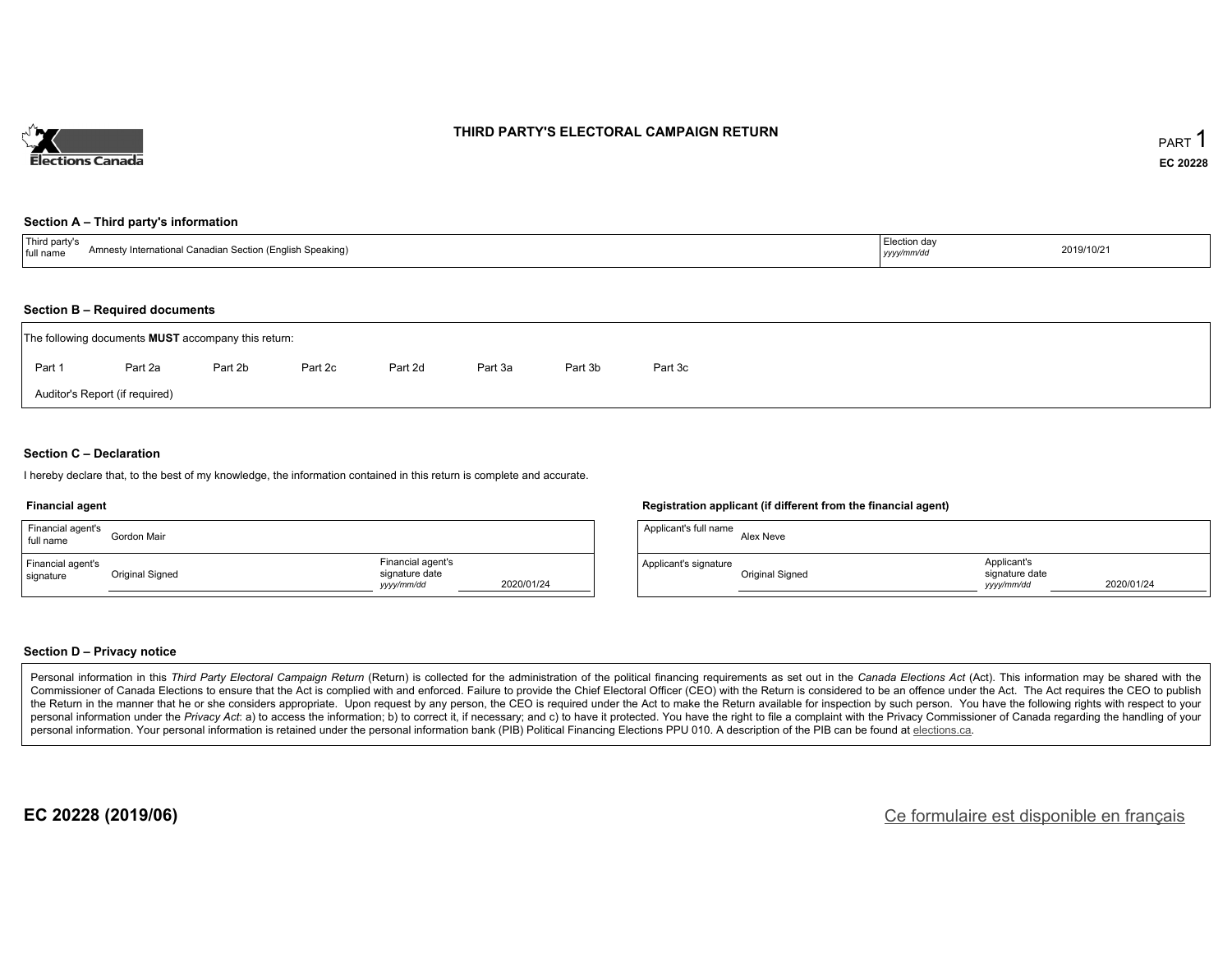

## **THIRD PARTY'S ELECTORAL CAMPAIGN RETURN HIRD PARTY'S ELECTORAL CAMPAIGN RETURN<br>Statement of monetary contributions received PART 2a PART 2a**

**EC 20228**

| No. | Full name | <b>Street</b><br>no. | <b>Street</b> | Apt. | City | Prov./<br>Terr. | Postal<br>code | Date<br>received                                                                    | Individual | <b>Business /</b><br>Commercial<br>organization | Government | Trade union | Corporation<br>without share<br>capital | Unincorporated<br>organization or<br>association |
|-----|-----------|----------------------|---------------|------|------|-----------------|----------------|-------------------------------------------------------------------------------------|------------|-------------------------------------------------|------------|-------------|-----------------------------------------|--------------------------------------------------|
|     |           |                      |               |      |      |                 |                | yyyy/mm/dd                                                                          | \$         | \$                                              | \$         | \$          | \$                                      | \$                                               |
|     |           |                      |               |      |      |                 |                |                                                                                     |            |                                                 |            |             |                                         |                                                  |
|     |           |                      |               |      |      |                 |                |                                                                                     |            |                                                 |            |             |                                         |                                                  |
|     |           |                      |               |      |      |                 |                |                                                                                     |            |                                                 |            |             |                                         |                                                  |
|     |           |                      |               |      |      |                 |                |                                                                                     |            |                                                 |            |             |                                         |                                                  |
|     |           |                      |               |      |      |                 |                |                                                                                     |            |                                                 |            |             |                                         |                                                  |
|     |           |                      |               |      |      |                 |                |                                                                                     |            |                                                 |            |             |                                         |                                                  |
|     |           |                      |               |      |      |                 |                |                                                                                     |            |                                                 |            |             |                                         |                                                  |
|     |           |                      |               |      |      |                 |                |                                                                                     |            |                                                 |            |             |                                         |                                                  |
|     |           |                      |               |      |      |                 |                |                                                                                     |            |                                                 |            |             |                                         |                                                  |
|     |           |                      |               |      |      |                 |                |                                                                                     |            |                                                 |            |             |                                         |                                                  |
|     |           |                      |               |      |      |                 |                |                                                                                     |            |                                                 |            |             |                                         |                                                  |
|     |           |                      |               |      |      |                 |                |                                                                                     |            |                                                 |            |             |                                         |                                                  |
|     |           |                      |               |      |      |                 |                |                                                                                     |            |                                                 |            |             |                                         |                                                  |
|     |           |                      |               |      |      |                 |                |                                                                                     |            |                                                 |            |             |                                         |                                                  |
|     |           |                      |               |      |      |                 |                | Totals carried forward from previous page \$                                        |            |                                                 |            |             |                                         |                                                  |
|     |           |                      |               |      |      |                 |                | Total amount of monetary contributions by contributors who gave over \$200 (A)      |            |                                                 |            |             |                                         |                                                  |
|     |           |                      |               |      |      |                 |                | Number of contributors who gave over \$200                                          |            |                                                 |            |             |                                         |                                                  |
|     |           |                      |               |      |      |                 |                | Total amount of monetary contributions by contributors who gave \$200 or less $(B)$ |            |                                                 |            |             |                                         |                                                  |
|     |           |                      |               |      |      |                 |                | Number of contributors who gave \$200 or less                                       |            |                                                 |            |             |                                         |                                                  |
|     |           |                      |               |      |      |                 |                | Total amount of all monetary contributions (A+B)                                    |            |                                                 |            |             |                                         |                                                  |
|     |           |                      |               |      |      |                 |                | Number of contributors who gave monetary contributions                              |            |                                                 |            |             |                                         |                                                  |

| <b>Third</b><br>  party | n (English Speaking).<br>v International Canadian Section i<br>Amnestv | on dav…<br>2019/10/21<br>nm/a<br>,,,,, | Page<br>$\cdot$ |
|-------------------------|------------------------------------------------------------------------|----------------------------------------|-----------------|
|-------------------------|------------------------------------------------------------------------|----------------------------------------|-----------------|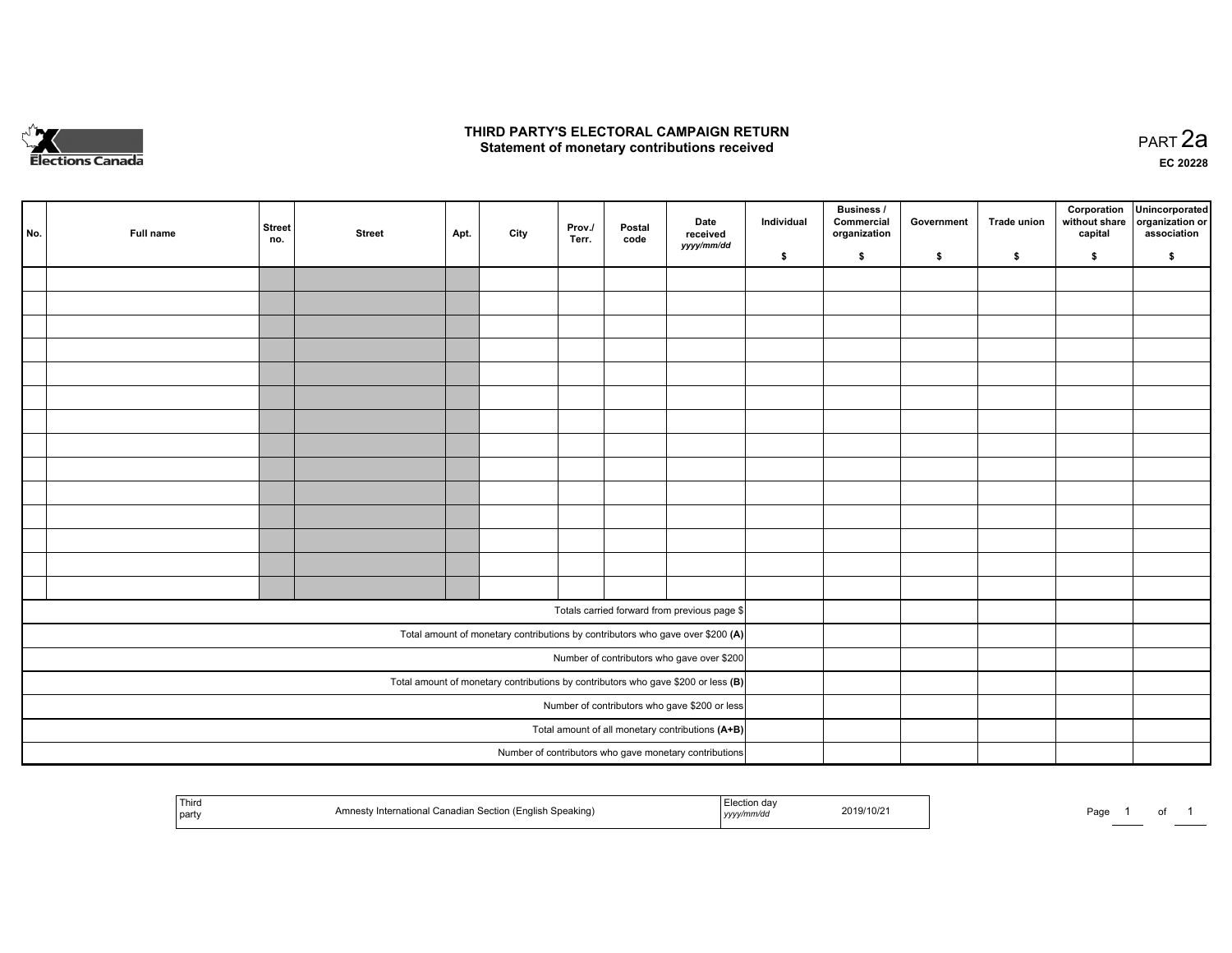

# **THIRD PARTY'S ELECTORAL CAMPAIGN RETURN**  THIRD PARTY'S ELECTORAL CAMPAIGN RETURN<br>Statement of non-monetary contributions received

| No. | Full name | Street<br>no. | <b>Street</b>                                                                           | Apt.                                          | City | Prov./<br>Terr. | Postal<br>code | Date<br>received<br>yyyy/mm/dd                                                     | Individual | <b>Business /</b><br>Commercial<br>organization | Government | Trade union | Corporation<br>without share<br>capital | Unincorporated<br>organization or<br>association |
|-----|-----------|---------------|-----------------------------------------------------------------------------------------|-----------------------------------------------|------|-----------------|----------------|------------------------------------------------------------------------------------|------------|-------------------------------------------------|------------|-------------|-----------------------------------------|--------------------------------------------------|
|     |           |               |                                                                                         |                                               |      |                 |                |                                                                                    | \$         | \$                                              | \$         | \$          | \$                                      | \$                                               |
|     |           |               |                                                                                         |                                               |      |                 |                |                                                                                    |            |                                                 |            |             |                                         |                                                  |
|     |           |               |                                                                                         |                                               |      |                 |                |                                                                                    |            |                                                 |            |             |                                         |                                                  |
|     |           |               |                                                                                         |                                               |      |                 |                |                                                                                    |            |                                                 |            |             |                                         |                                                  |
|     |           |               |                                                                                         |                                               |      |                 |                |                                                                                    |            |                                                 |            |             |                                         |                                                  |
|     |           |               |                                                                                         |                                               |      |                 |                |                                                                                    |            |                                                 |            |             |                                         |                                                  |
|     |           |               |                                                                                         |                                               |      |                 |                |                                                                                    |            |                                                 |            |             |                                         |                                                  |
|     |           |               |                                                                                         |                                               |      |                 |                |                                                                                    |            |                                                 |            |             |                                         |                                                  |
|     |           |               |                                                                                         |                                               |      |                 |                |                                                                                    |            |                                                 |            |             |                                         |                                                  |
|     |           |               |                                                                                         |                                               |      |                 |                |                                                                                    |            |                                                 |            |             |                                         |                                                  |
|     |           |               |                                                                                         |                                               |      |                 |                |                                                                                    |            |                                                 |            |             |                                         |                                                  |
|     |           |               |                                                                                         |                                               |      |                 |                |                                                                                    |            |                                                 |            |             |                                         |                                                  |
|     |           |               |                                                                                         |                                               |      |                 |                |                                                                                    |            |                                                 |            |             |                                         |                                                  |
|     |           |               |                                                                                         |                                               |      |                 |                |                                                                                    |            |                                                 |            |             |                                         |                                                  |
|     |           |               |                                                                                         |                                               |      |                 |                |                                                                                    |            |                                                 |            |             |                                         |                                                  |
|     |           |               |                                                                                         |                                               |      |                 |                |                                                                                    |            |                                                 |            |             |                                         |                                                  |
|     |           |               |                                                                                         |                                               |      |                 |                | Totals carried forward from previous page \$                                       |            |                                                 |            |             |                                         |                                                  |
|     |           |               |                                                                                         |                                               |      |                 |                | Total amount of non-monetary contributions by contributors who gave over \$200 (A) |            |                                                 |            |             |                                         |                                                  |
|     |           |               |                                                                                         |                                               |      |                 |                | Number of contributors who gave over \$200                                         |            |                                                 |            |             |                                         |                                                  |
|     |           |               | Total amount of non-monetary contributions by contributors who gave \$200 or less $(B)$ |                                               |      |                 |                |                                                                                    |            |                                                 |            |             |                                         |                                                  |
|     |           |               |                                                                                         | Number of contributors who gave \$200 or less |      |                 |                |                                                                                    |            |                                                 |            |             |                                         |                                                  |
|     |           |               |                                                                                         |                                               |      |                 |                | Total amount of all non-monetary contributions (A+B)                               |            |                                                 |            |             |                                         |                                                  |
|     |           |               |                                                                                         |                                               |      |                 |                | Number of contributors who gave non-monetary contributions                         |            |                                                 |            |             |                                         |                                                  |
|     |           |               |                                                                                         |                                               |      |                 |                |                                                                                    |            |                                                 |            |             |                                         |                                                  |

| Third<br>'ר Speaking)<br>andinn Continn<br>(English<br>wanauran.<br>' part\ | 2019/10/2<br>,,,,, | ാaα⊾ |
|-----------------------------------------------------------------------------|--------------------|------|
|-----------------------------------------------------------------------------|--------------------|------|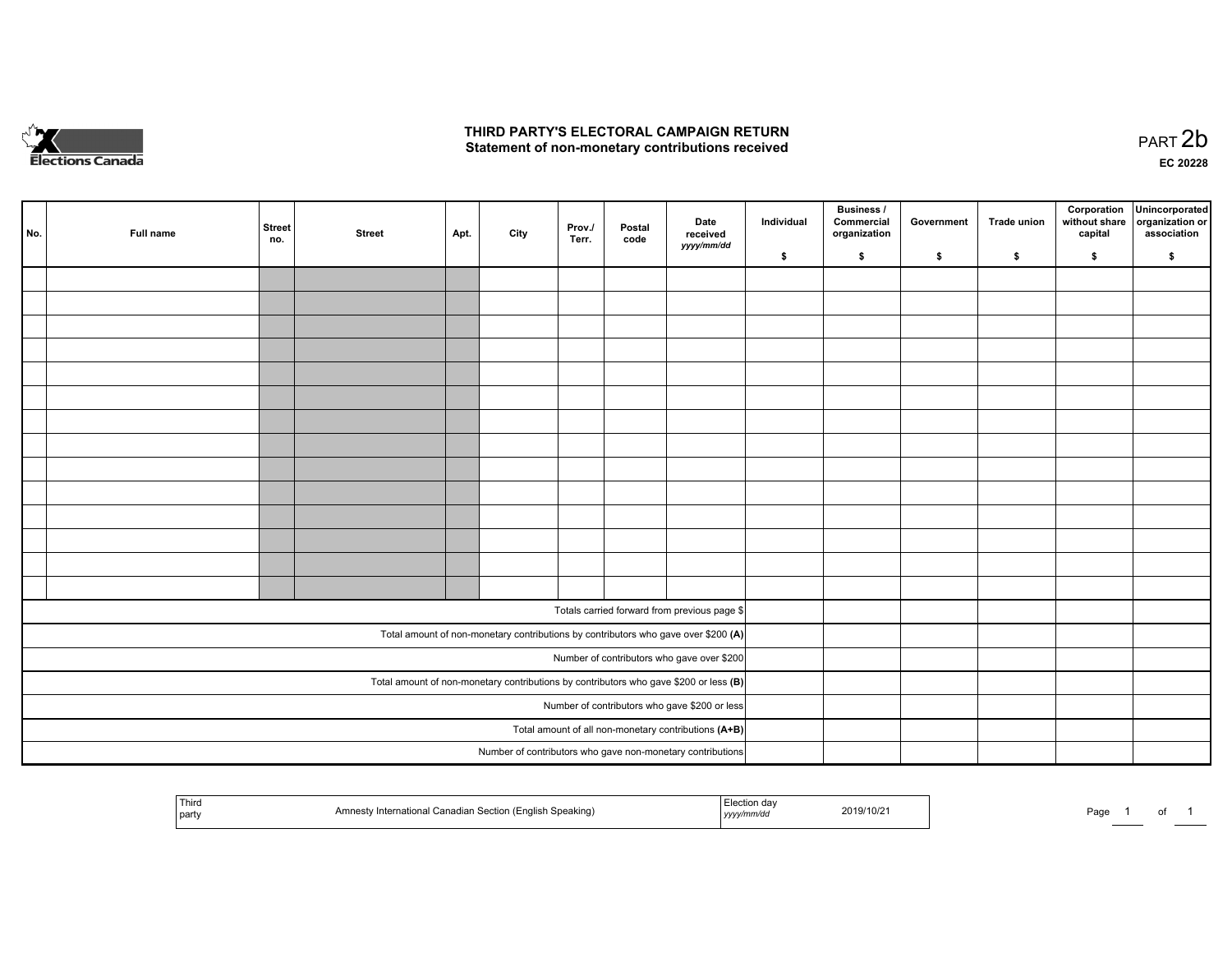

## **THIRD PARTY'S ELECTORAL CAMPAIGN RETURN STATE:** PRACT OF OPPRESS TO PART 2C STATE STATE STATE STATE STATE STATE STATE STATE STATE STATE STATE STATE STA<br>PART 2C Statement of operating loans received

**EC 20228**

|     |           | <b>Street</b> |               |      |      | Prov./ | Postal | Date                                                            | Individual | <b>Business /</b><br>Commercial | Government | Trade union | Corporation | Unincorporated<br>without share   organization or |
|-----|-----------|---------------|---------------|------|------|--------|--------|-----------------------------------------------------------------|------------|---------------------------------|------------|-------------|-------------|---------------------------------------------------|
| No. | Full name | no.           | <b>Street</b> | Apt. | City | Terr.  | code   | received<br>yyyy/mm/dd                                          |            | organization                    |            |             | capital     | association                                       |
|     |           |               |               |      |      |        |        |                                                                 | \$         | \$                              | \$         | \$          | \$          | \$                                                |
|     |           |               |               |      |      |        |        |                                                                 |            |                                 |            |             |             |                                                   |
|     |           |               |               |      |      |        |        |                                                                 |            |                                 |            |             |             |                                                   |
|     |           |               |               |      |      |        |        |                                                                 |            |                                 |            |             |             |                                                   |
|     |           |               |               |      |      |        |        |                                                                 |            |                                 |            |             |             |                                                   |
|     |           |               |               |      |      |        |        |                                                                 |            |                                 |            |             |             |                                                   |
|     |           |               |               |      |      |        |        |                                                                 |            |                                 |            |             |             |                                                   |
|     |           |               |               |      |      |        |        |                                                                 |            |                                 |            |             |             |                                                   |
|     |           |               |               |      |      |        |        |                                                                 |            |                                 |            |             |             |                                                   |
|     |           |               |               |      |      |        |        |                                                                 |            |                                 |            |             |             |                                                   |
|     |           |               |               |      |      |        |        |                                                                 |            |                                 |            |             |             |                                                   |
|     |           |               |               |      |      |        |        |                                                                 |            |                                 |            |             |             |                                                   |
|     |           |               |               |      |      |        |        |                                                                 |            |                                 |            |             |             |                                                   |
|     |           |               |               |      |      |        |        |                                                                 |            |                                 |            |             |             |                                                   |
|     |           |               |               |      |      |        |        |                                                                 |            |                                 |            |             |             |                                                   |
|     |           |               |               |      |      |        |        |                                                                 |            |                                 |            |             |             |                                                   |
|     |           |               |               |      |      |        |        | Totals carried forward from previous page \$                    |            |                                 |            |             |             |                                                   |
|     |           |               |               |      |      |        |        | Total amount of loans by lenders who provided over \$200 (A)    |            |                                 |            |             |             |                                                   |
|     |           |               |               |      |      |        |        | Number of lenders who provided over \$200                       |            |                                 |            |             |             |                                                   |
|     |           |               |               |      |      |        |        | Total amount of loans by lenders who provided \$200 or less (B) |            |                                 |            |             |             |                                                   |
|     |           |               |               |      |      |        |        | Number of lenders who provided \$200 or less                    |            |                                 |            |             |             |                                                   |
|     |           |               |               |      |      |        |        | Total amount of all loans (A+B)                                 |            |                                 |            |             |             |                                                   |
|     |           |               |               |      |      |        |        | Number of all lenders who provided loans                        |            |                                 |            |             |             |                                                   |

|  | <b>TL:-</b><br>,,,,,<br>' part⊾ | akind<br>ייי | . | /119ھ | Pagu |  | . |  |
|--|---------------------------------|--------------|---|-------|------|--|---|--|
|--|---------------------------------|--------------|---|-------|------|--|---|--|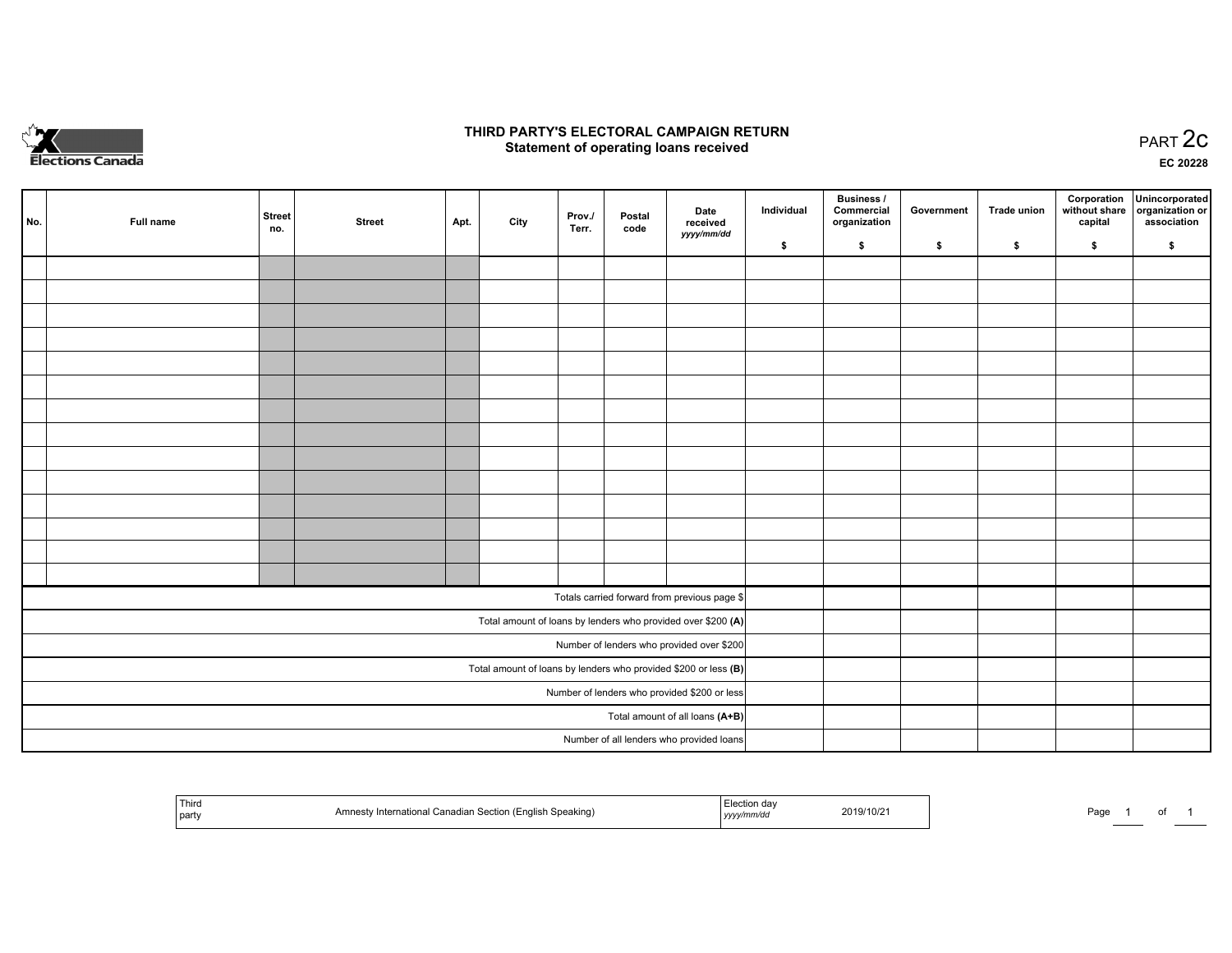

# **THIRD PARTY'S ELECTORAL CAMPAIGN RETURN S** ELECTORAL CAMPAIGN RETURN<br>Summary of inflows PART 2d

٦

| No.   | Type of contributor / lender                    | Monetary<br>contributions<br>(Part 2a) | Non-monetary<br>contributions<br>(Part 2b) | Loans<br>(Part 2c) | Total | Number of<br>contributors and<br>lenders |
|-------|-------------------------------------------------|----------------------------------------|--------------------------------------------|--------------------|-------|------------------------------------------|
|       |                                                 | \$                                     | \$                                         | \$                 | S.    |                                          |
| 1.    | Individuals                                     |                                        |                                            |                    |       |                                          |
|       | 2. Businesses / Commercial organizations        |                                        |                                            |                    |       |                                          |
| 3.    | Governments                                     |                                        |                                            |                    |       |                                          |
| 4.    | Trade unions                                    |                                        |                                            |                    |       |                                          |
| 5.    | Corporations without share capital              |                                        |                                            |                    |       |                                          |
|       | 6. Unincorporated organizations or associations |                                        |                                            |                    |       |                                          |
|       | 7.   Total (items 1 to 6)                       |                                        |                                            |                    |       |                                          |
| Total |                                                 |                                        |                                            |                    |       |                                          |
|       | 8. Amount of third party's resources used       |                                        |                                            |                    |       |                                          |
| 9.    | Grand total (items 7 and 8)                     |                                        |                                            |                    |       |                                          |

| Third<br>party | Speaking)<br>/ International Canadian Section (English<br>⊿mnestv∴<br>: ט | Election dav<br>yyyy/mm/dd<br>,,,, | 2019/10/21 |
|----------------|---------------------------------------------------------------------------|------------------------------------|------------|
|----------------|---------------------------------------------------------------------------|------------------------------------|------------|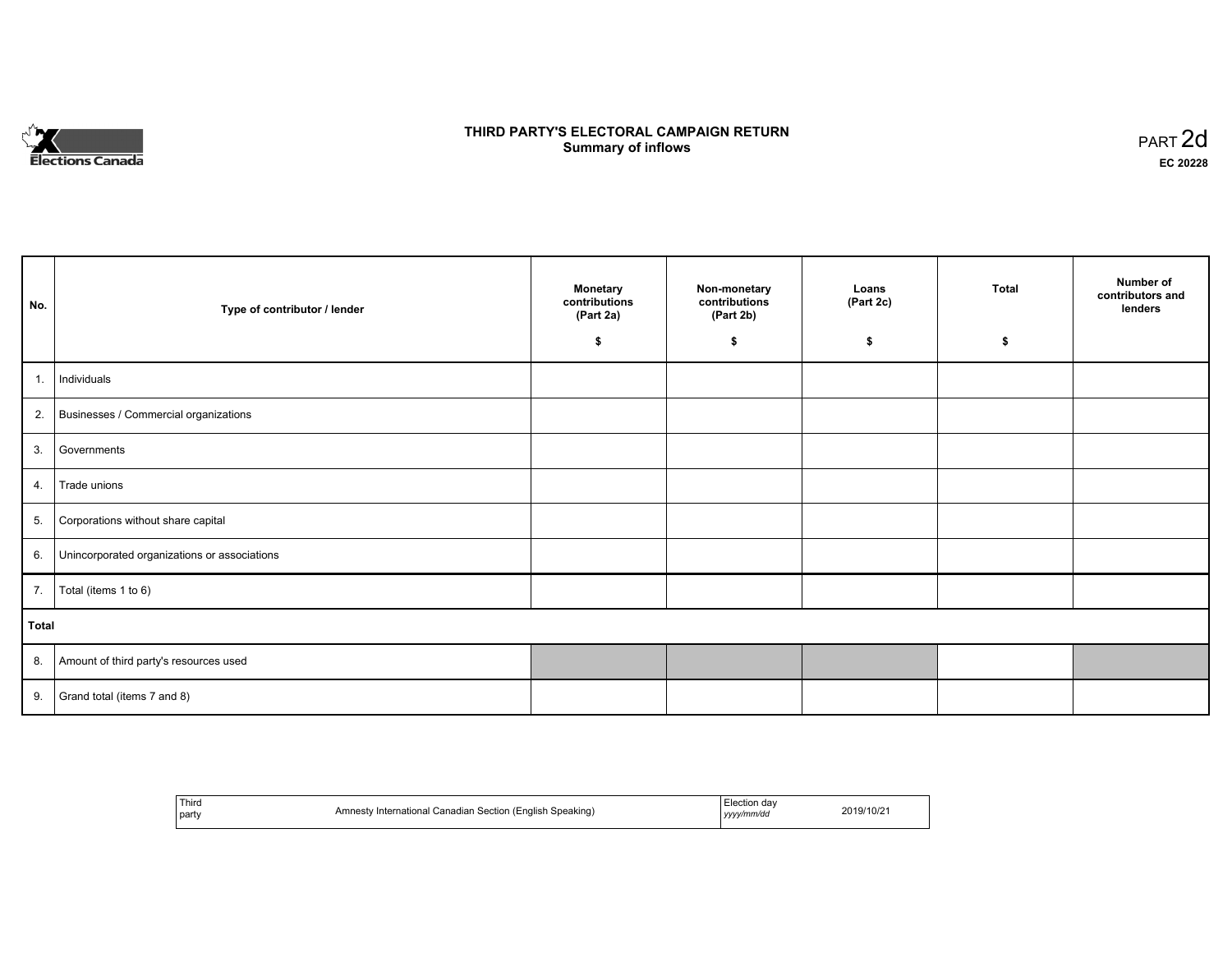

# **THIRD PARTY'S ELECTORAL CAMPAIGN RETURN Statement of expenses incurred for regulated activities that take place during the pre-election period**  *(Only applicable to a fixed-date general election)*

PART 3a **EC 20228**

For a list of expense types, expense categories and expense subcategories, refer to Annex II in the Instructions.

| No.          | Date<br>incurred<br>yyyy/mm/dd | ED Code<br>(if applicable) | Supplier                  | <b>Expense type</b> | <b>Expense</b><br>category | Expense<br>subcategory | <b>Starting date</b><br>of activity,<br>advertisement<br>or survey<br>yyyy/mm/dd | <b>Ending date</b><br>of activity,<br>advertisement<br>or survey<br>yyyy/mm/dd | Place of activity or<br>advertisement        | <b>Expense amount</b><br>\$ |
|--------------|--------------------------------|----------------------------|---------------------------|---------------------|----------------------------|------------------------|----------------------------------------------------------------------------------|--------------------------------------------------------------------------------|----------------------------------------------|-----------------------------|
| $\mathbf{1}$ | 2019/10/01                     |                            | Catalyst Advertising Inc. | Advertising         |                            |                        | 2019/10/01                                                                       | 2019/10/21                                                                     |                                              | 2,137.20                    |
|              |                                |                            |                           |                     |                            |                        |                                                                                  |                                                                                |                                              |                             |
|              |                                |                            |                           |                     |                            |                        |                                                                                  |                                                                                |                                              |                             |
|              |                                |                            |                           |                     |                            |                        |                                                                                  |                                                                                |                                              |                             |
|              |                                |                            |                           |                     |                            |                        |                                                                                  |                                                                                |                                              |                             |
|              |                                |                            |                           |                     |                            |                        |                                                                                  |                                                                                |                                              |                             |
|              |                                |                            |                           |                     |                            |                        |                                                                                  |                                                                                |                                              |                             |
|              |                                |                            |                           |                     |                            |                        |                                                                                  |                                                                                |                                              |                             |
|              |                                |                            |                           |                     |                            |                        |                                                                                  |                                                                                |                                              |                             |
|              |                                |                            |                           |                     |                            |                        |                                                                                  |                                                                                |                                              |                             |
|              |                                |                            |                           |                     |                            |                        |                                                                                  |                                                                                |                                              |                             |
|              |                                |                            |                           |                     |                            |                        |                                                                                  |                                                                                |                                              |                             |
|              |                                |                            |                           |                     |                            |                        |                                                                                  |                                                                                |                                              |                             |
|              |                                |                            |                           |                     |                            |                        |                                                                                  |                                                                                |                                              |                             |
|              |                                |                            |                           |                     |                            |                        |                                                                                  |                                                                                |                                              |                             |
|              |                                |                            |                           |                     |                            |                        |                                                                                  |                                                                                |                                              |                             |
|              |                                |                            |                           |                     |                            |                        |                                                                                  |                                                                                |                                              |                             |
|              |                                |                            |                           |                     |                            |                        |                                                                                  |                                                                                | Totals carried forward from previous page \$ |                             |
| Total \$     |                                |                            |                           |                     |                            | 2,137.20               |                                                                                  |                                                                                |                                              |                             |

| Third<br>  party | Section<br>≅ Speaking, | ,,,,, | 2019/10/21 | ∍.<br>- au |
|------------------|------------------------|-------|------------|------------|
|------------------|------------------------|-------|------------|------------|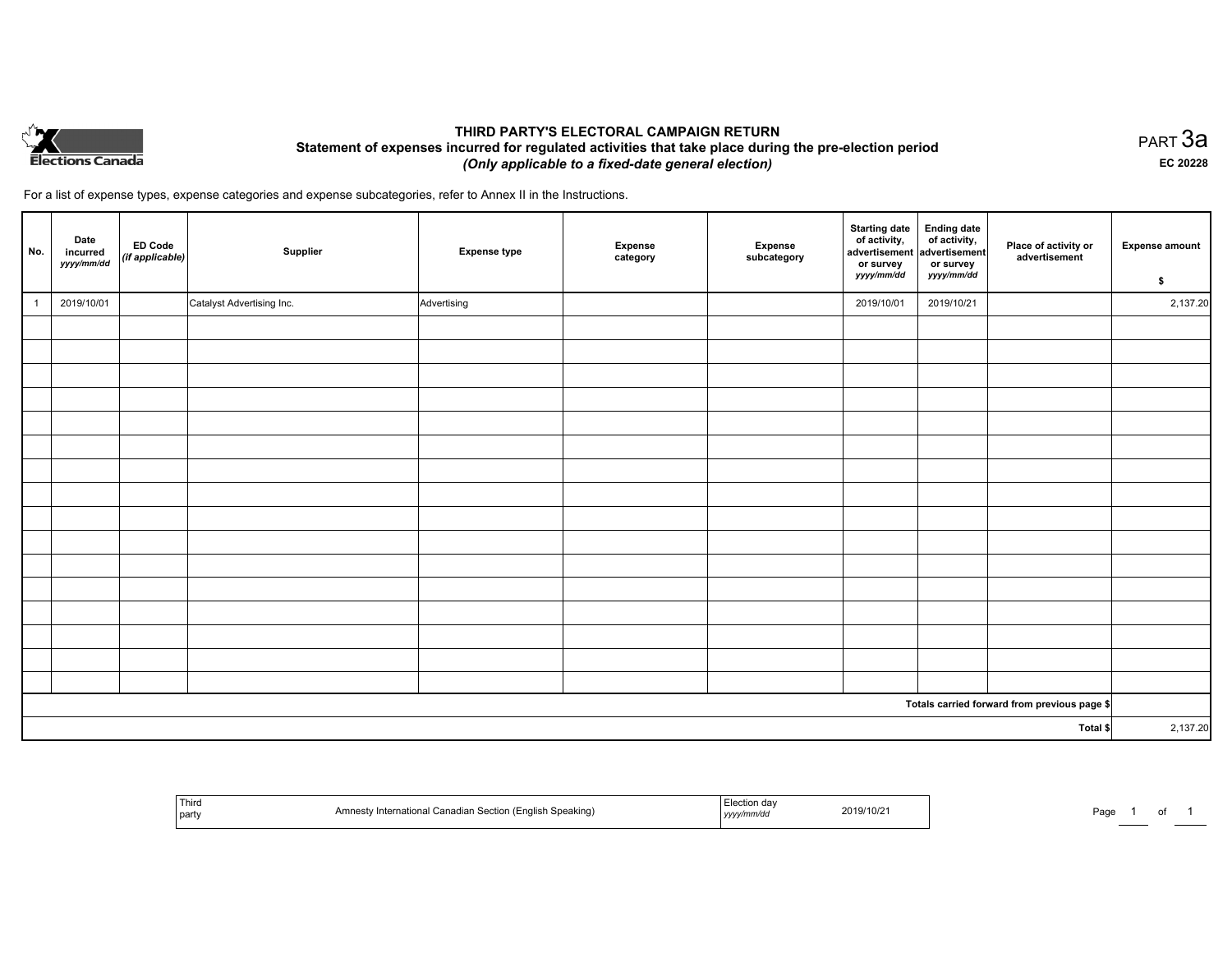

# **THIRD PARTY'S ELECTORAL CAMPAIGN RETURN Statement of expenses incurred for regulated activities that take place during the election period**<br>PART  $3b$

**EC 20228**

For a list of expense types, expense categories and expense subcategories, refer to Annex II in the Instructions.

| No.      | Date<br>incurred<br>yyyy/mm/dd | ED Code<br>(if applicable) | Supplier | <b>Expense type</b> | Expense<br>category | Expense<br>subcategory | Starting date Ending date<br>of activity, of activity,<br>advertisement advertisement<br>or survey<br>yyyy/mm/dd | or survey<br>yyyy/mm/dd | Place of activity or<br>advertisement        | <b>Expense amount</b><br>\$ |
|----------|--------------------------------|----------------------------|----------|---------------------|---------------------|------------------------|------------------------------------------------------------------------------------------------------------------|-------------------------|----------------------------------------------|-----------------------------|
|          |                                |                            |          |                     |                     |                        |                                                                                                                  |                         |                                              |                             |
|          |                                |                            |          |                     |                     |                        |                                                                                                                  |                         |                                              |                             |
|          |                                |                            |          |                     |                     |                        |                                                                                                                  |                         |                                              |                             |
|          |                                |                            |          |                     |                     |                        |                                                                                                                  |                         |                                              |                             |
|          |                                |                            |          |                     |                     |                        |                                                                                                                  |                         |                                              |                             |
|          |                                |                            |          |                     |                     |                        |                                                                                                                  |                         |                                              |                             |
|          |                                |                            |          |                     |                     |                        |                                                                                                                  |                         |                                              |                             |
|          |                                |                            |          |                     |                     |                        |                                                                                                                  |                         |                                              |                             |
|          |                                |                            |          |                     |                     |                        |                                                                                                                  |                         |                                              |                             |
|          |                                |                            |          |                     |                     |                        |                                                                                                                  |                         |                                              |                             |
|          |                                |                            |          |                     |                     |                        |                                                                                                                  |                         |                                              |                             |
|          |                                |                            |          |                     |                     |                        |                                                                                                                  |                         |                                              |                             |
|          |                                |                            |          |                     |                     |                        |                                                                                                                  |                         |                                              |                             |
|          |                                |                            |          |                     |                     |                        |                                                                                                                  |                         |                                              |                             |
|          |                                |                            |          |                     |                     |                        |                                                                                                                  |                         |                                              |                             |
|          |                                |                            |          |                     |                     |                        |                                                                                                                  |                         |                                              |                             |
|          |                                |                            |          |                     |                     |                        |                                                                                                                  |                         |                                              |                             |
|          |                                |                            |          |                     |                     |                        |                                                                                                                  |                         | Totals carried forward from previous page \$ |                             |
| Total \$ |                                |                            |          |                     |                     |                        |                                                                                                                  |                         |                                              |                             |

| Third<br>  party | Section<br>akino<br>. (English '<br>anadia<br>המת<br>erna<br>ັ | 2019/10/2<br>чулппи ис<br>, , , , , | ⊶כ<br>-au |
|------------------|----------------------------------------------------------------|-------------------------------------|-----------|
|------------------|----------------------------------------------------------------|-------------------------------------|-----------|